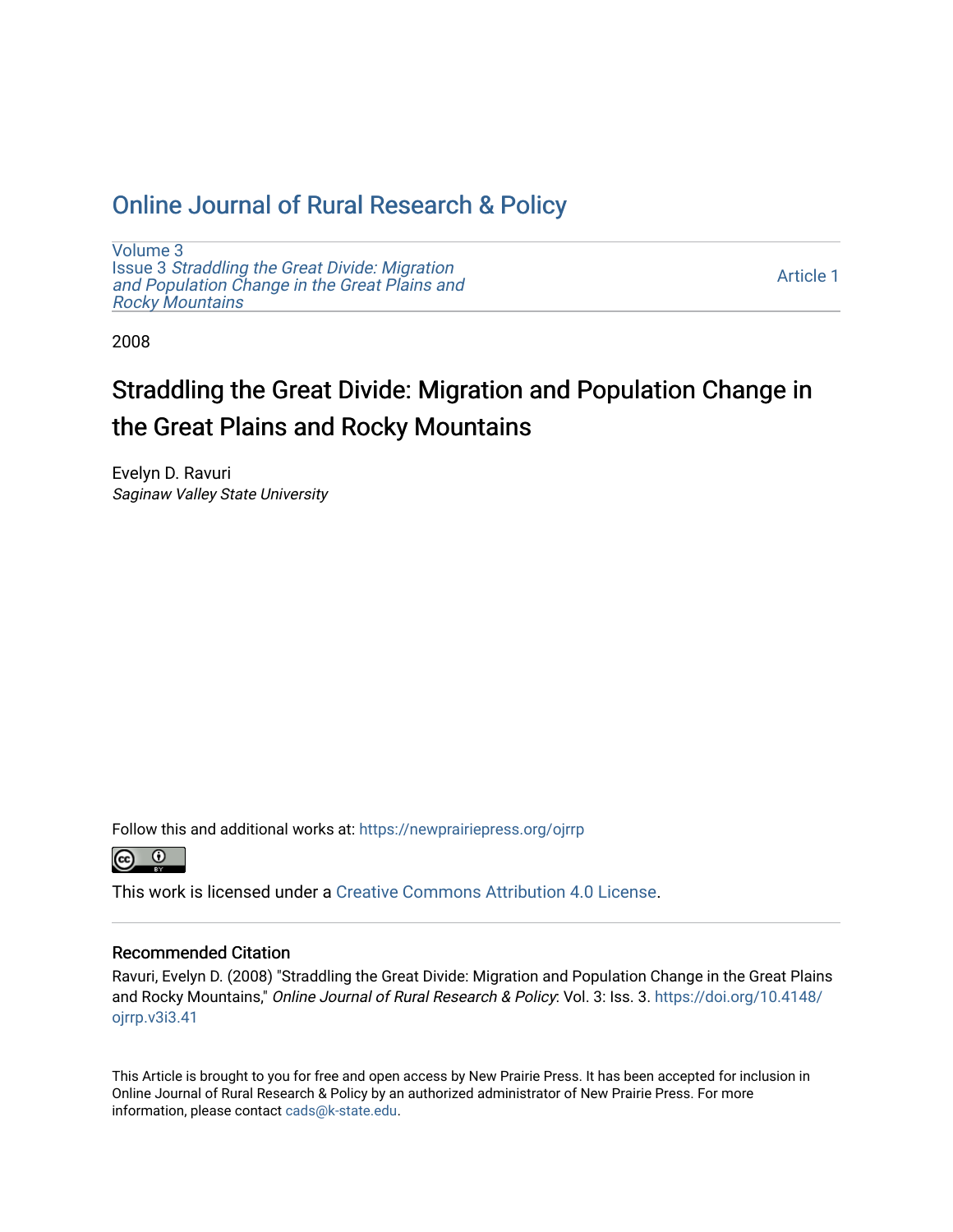## Straddling the Great Divide: Migration and Population Change in the Great Plains and Rocky Mountains

EVELYN D. RAVURI *Saginaw Valley State University*

*Recommended Citation Style (MLA):*

 Ravuri, Evelyn D. "Straddling the Great Divide: Migration and Population Change in the Great Plains and Rocky Mountains." The Online Journal of Rural Research and Policy 3 (2008): 1-14.

*Keywords:* Rocky Mountains, Great Plains, migration, net migration, outmigration, inmigrant, population change, population growth, demographic trends, nonmetropolitan counties, agriculture, income, new west, rural, research, academic, peer-reviewed, university, college, geography, sociology, political science, architecture, law, science, biology, chemistry, physics, leadership studies, community service, agriculture, communications, mass communications, new media, Internet, web.

#### **Introduction**

Within the collective conscious of the U.S. population, the Rocky Mountain region represents unspoiled natural beauty, recreational opportunities, solace, and an array of other pleasant factors, while the Great Plains is viewed by many as a landscape of limited physical, economic, and cultural interest. For most of the twentieth century, the Great Plains has been a region of net outmigration and population loss (Archer and Lonsdale,  $2003^{\frac{1}{2}}$ ; Rathge,  $2005^{\frac{2}{2}}$ ). During the early decades of the twentieth century, technological innovations in farm equipment reduced the need for an agricultural labor force and large numbers of individuals left the rural areas of the Great Plains. By the 1970s, economic restructuring and globalization further depleted the Great Plains of population as agribusinesses replaced the family farm as units of agricultural production (Hudson,  $2003$ )<sup>3</sup>. However, the Great Plains contains 876 counties spread over 13 states, and much variability in population change has occurred over the twentieth century with the western part of the Great Plains experiencing less of a decline in population than the central and eastern parts (White,  $2004)^4$ . Population change in the Rocky Mountains over the twentieth century experienced a much more inconsistent pattern of growth and decline than that of the Great Plains due to the boom and bust periods associated with the mining and lumbering industries (Shumway and Davis, 1996)<sup>5</sup>. However, since the 1970s, the Rocky Mountains has experienced rapid net inmigration and population growth (Shumway and Otterstrom,  $2001$ <sup>6</sup>, largely a result of innovations in communication and transportation technology which led to less of a need for individuals to be rooted to a certain place, and allowed people to migrate to counties with environmental amenities.

Ullman  $(1954)^2$  was one of the first researchers to point out that migration in the U.S. was not solely in response to employment opportunities, but also in response to amenities. Climate has long been an inducement for migration of the elderly, particularly from the Midwest and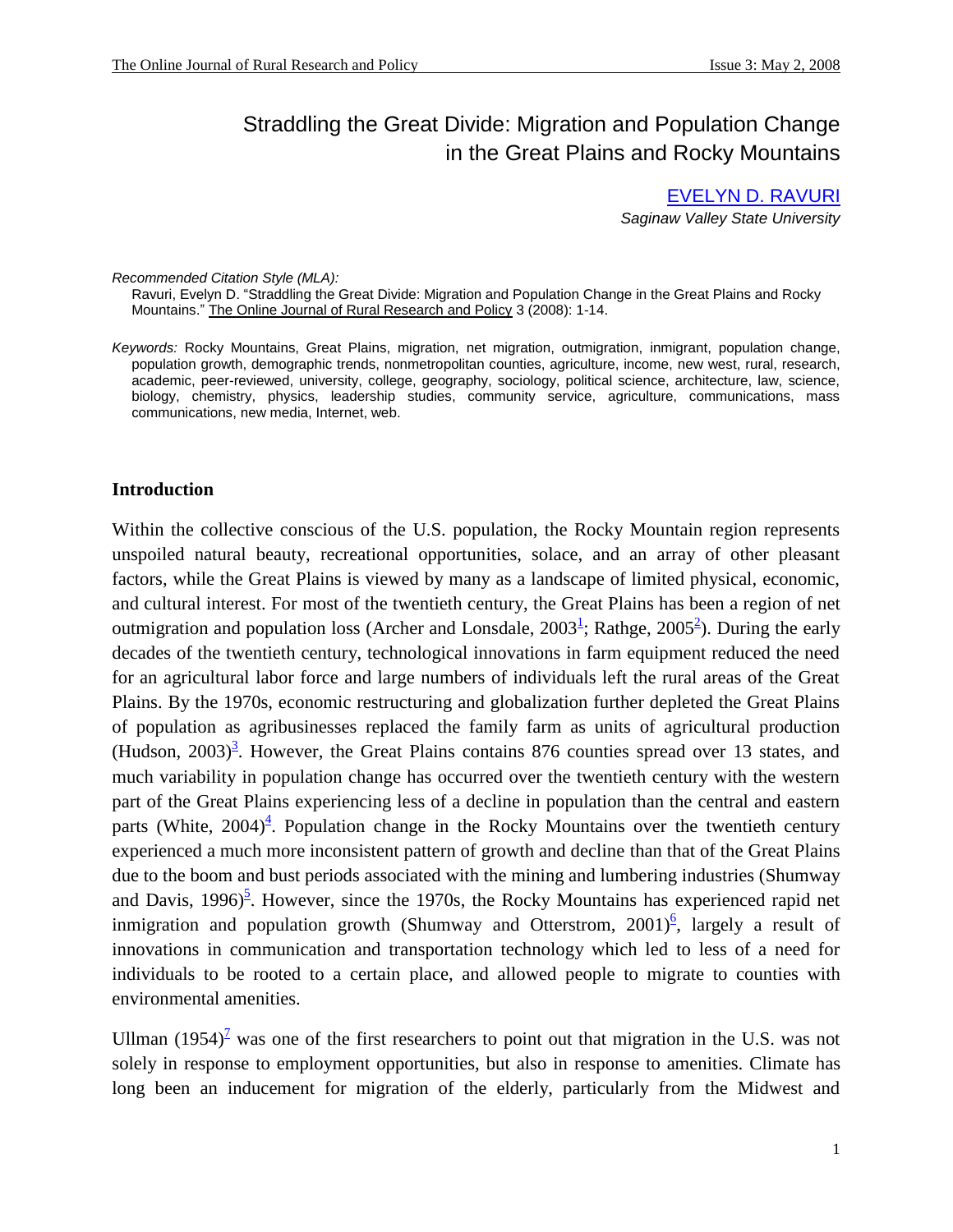Northeast to Florida. However, other locales such as the Upper Great Lake States, the Ozarks, and the Rocky Mountains have experienced increased inmigration of the elderly (Sutton and Day,  $2004)^{\frac{8}{5}}$ .

What is more impressive is that within the last several decades, more of the working age population has been able to take advantage of both environmental amenities and employment opportunities in certain nonmetropolitan counties. These individuals are mostly professionals who have the economic resources to relocate to attractive locales. Growth in the professional labor force and retirement migration is accompanied by growth of employment opportunities in services which further drives migration to these counties or suppresses outmigration of individuals already residing in the county (Manson and Groop,  $2000$ )<sup>2</sup>.

During the 1990s, population growth rates of the fifty states ranged from highs of 66.3 percent in Nevada and 30.6 percent in Colorado to a low of 0.5 percent in North Dakota (U.S. Bureau of the Census,  $2001$ <sup> $10$ </sup>. Two states which experienced healthy, but unimpressive growth during the 1990s included Montana and Wyoming with 12.9 and 8.9 percent, respectively. However, these two states lie astride the [Great Plains and Rocky Mountain Region](http://energy.cr.usgs.gov/regional_studies/rocky/) and a more accurate assessment of population change and migration can be undertaken by separating these two states into eastern (Great Plains) and western (Rocky Mountains) components.

The purpose of this paper is to examine population change and net migration between 1995 and 2000 for Montana and Wyoming by county. The first section of the paper examines nonmetropolitan population change in the U.S. as a whole beginning with the unprecedented growth of nonmetropolitan counties in the 1970s. Nonmetropolitan counties are defined as counties without a central city population of 50,000. This is the predominant type of county in Montana and Wyoming, which together have only six counties of metropolitan status out of a total of 79 counties. Secondly, the spatial distribution of population change by county and net migration between 1995 and 2000 is examined and a typology is created to examine four types of counties based on net migration and population change. Within this section, the relationship between net migration and population change is explored with emphasis on age patterns. In the third section regression analysis is used to determine which factors contributed to net migration exchanges between 1995 and 2000. The conclusion suggests avenues for further research.

#### **Delimiting the Study Region**

Geographers use physical, social, and economic characteristics of a locale to delimit regions. Given the names Great Plains and Rocky Mountains, it is obvious that topographic, vegetative, and climatic characteristics have been the primary determinants of this classification process. Social scientists find it more useful to use political boundaries to delimit regions, and thus rely on states and counties as units of analysis. Choosing boundaries for the study region is somewhat arbitrary given that between the 1920s and 1990s that approximately fifty maps of the Great Plains have been published, each based upon different physical and cultural characteristics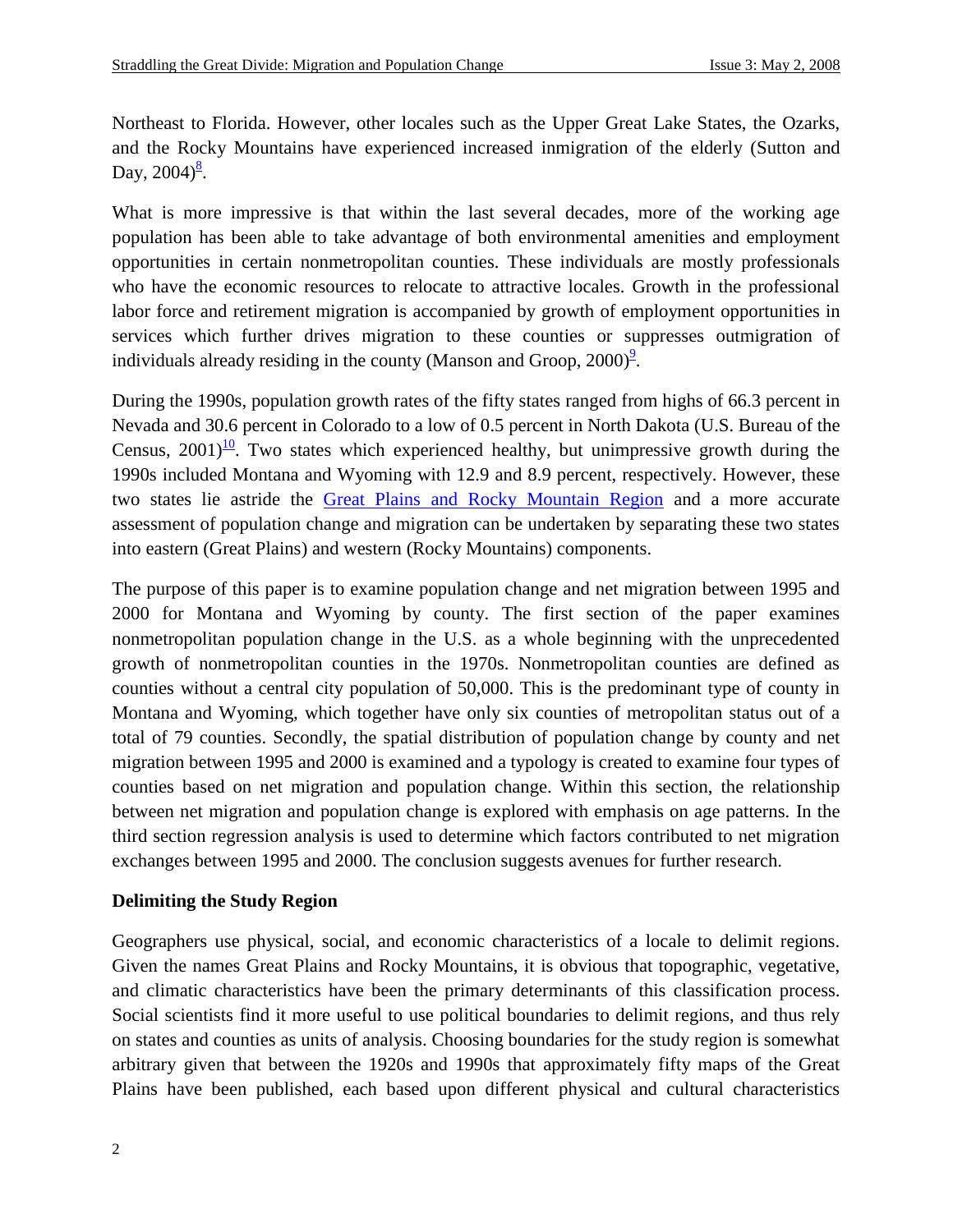(Rossum and Lavin 2000)<sup> $\frac{11}{1}$ </sup>. The Agricultural Bureau's map which uses the county as the unit of analysis was chosen for this study and the study area is also divided into two physical components which straddle the Great Plains/Rocky Mountains boundary with 49 counties being classified in the Great Plains category and 30 counties being assigned to the Rocky Mountains. As stated previously, Montana and Wyoming were chosen for their primary rural character. Although Colorado lies astride the same Rocky Mountains/Great Plains boundary it is more urbanized and thus was not considered for this analysis.

#### **Demographic Trends**

For much of the twentieth century, nonmetropolitan counties lost individuals to metropolitan counties as the U.S. went through the urbanization process. However, during the 1970s, American demography experienced a profound transformation. For the first time during the twentieth century, non-metropolitan counties grew faster than metropolitan counties (Beale, 1990)<sup> $12$ </sup>. According to the U.S. Bureau of the Census (2003)<sup> $13$ </sup>, between 1975 and 1980 there was a net gain of approximately one million migrants from metropolitan to nonmetropolitan counties. Social Scientists referred to this unique phenomenon as the rural renaissance, counterurbanization, or nonmetropolitan turnaround and searched for explanations to explain this deviation from past trends. Frey  $(1990)^{\frac{14}{4}}$  attributed this process to three possibilities. The economic restructuring explanation stated that changes from an industrial to a post-industrial society made manufacturing a less important component of employment than services and made both these sectors of the economy less tied to metropolitan locales. Secondly, period effects, defined as short-term economic and demographic phenomena which were uncharacteristic of typical U.S. patterns were important. These included the large number of baby-boomers who entered the college years and contributed to the population of nonmetropolitan college towns, as well as upsurges in mining due to the energy crisis of the 1970s. Thirdly, the deconcentration explanation stated that once a society becomes overly urbanized and densely populated that negative externalities associated with metropolitan areas such as congestion and pollution would lead some individuals to search for lower density locales. Improvements in communication technologies and the further development of highways aided in transferring individuals further from the central city. Much of the growth in nonmetropolitan counties during the 1970s, 1980s, and 1990s, accrued to nonmetropolitan counties that were adjacent to metropolitan areas and gives credence to this last explanation (Fuguitt and Beale,  $1996)$ <sup>15</sup>.

During the 1980s nonmetropolitan counties experienced slower growth than metropolitan counties largely as a result of economic recessions which affected nonmetropolitan counties to a greater extent than metropolitan counties (Johnson,  $2003$ )<sup>16</sup>. Between 1985 and 1990, there was only a gain of 51,414 metropolitan migrants to nonmetropolitan counties (U.S. Bureau of the Census,  $2003$ <sup> $17$ </sup>. For example, nonmetropolitan counties in the Rocky Mountains, Southwest, and Appalachia which experienced a tremendous growth in population related to resource extraction (coal, oil, etc.) during the 1970s, saw a precipitous decline in population growth during the 1980s as the extraction of these resources became less important (Falk and Labao,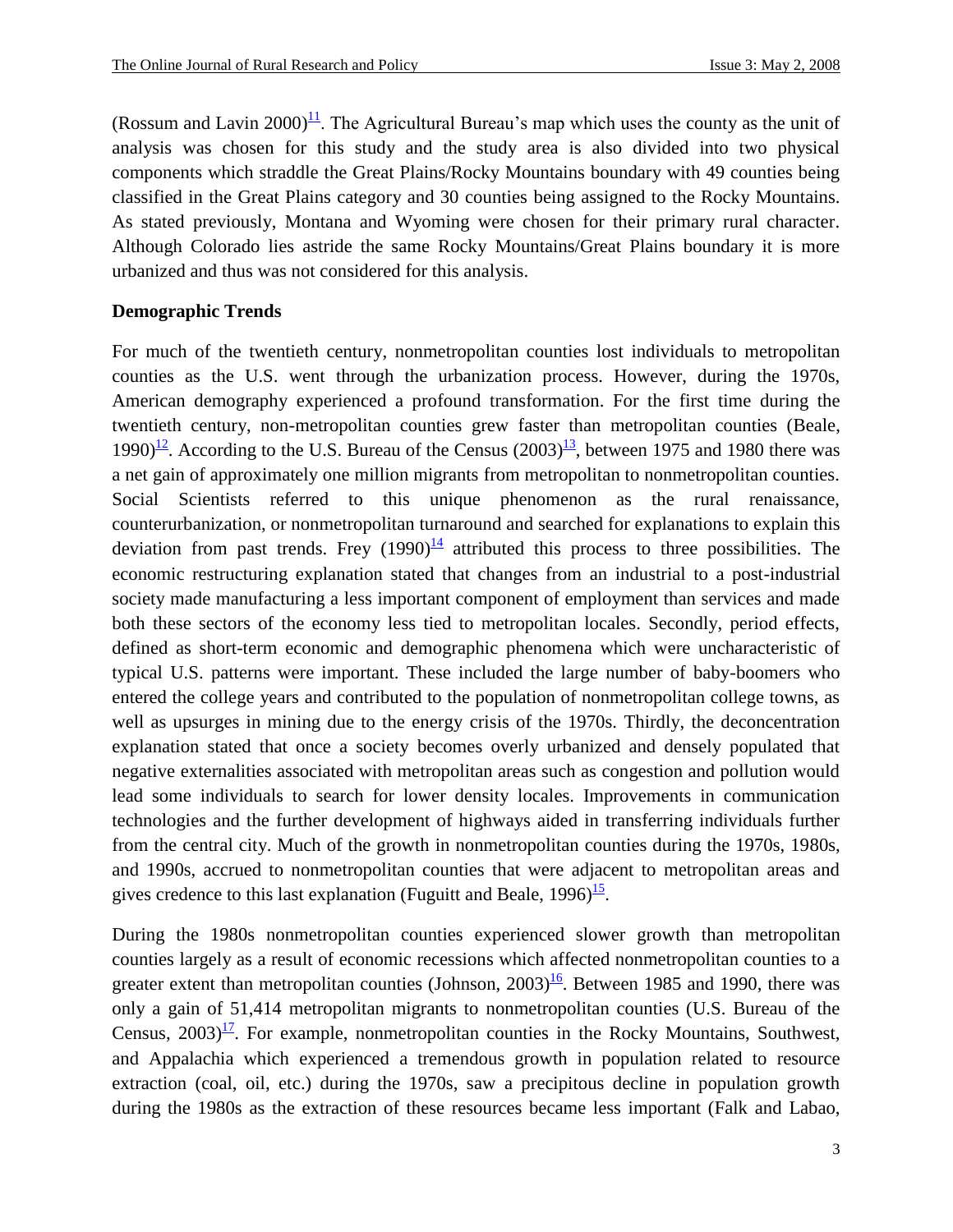$2003$ <sup>18</sup>. Nonmetropolitan counties again experienced growth in the 1990s, but metropolitan counties had higher growth rates, growing at 13.9 percent versus 10.2 percent for nonmetropolitan counties (Perry,  $2002$ )<sup>19</sup>. The nonmetropolitan flow from metropolitan counties again increased between 1995 and 2000 with a net gain of 510,488 migrants to nonmetropolitan counties (U.S. Bureau of the Census,  $2003)^{\underline{20}}$ . Although the net gain during the 1990s was ten times that of the 1980s, it was only half that of the 1970s.

Even though nonmetropolitan counties as a group experienced growth over the past three decades of the twentieth-century, the spatial distribution of gain was not equal among all regions of the U.S. Sutton and Day  $(2004)^{21}$  in their construction of a typology of rapidly growing counties between 1970 and 1990 identified two types of rapidly growing nonmetropolitan counties. Retirement counties were located in the Upper Great Lakes, the Ozarks, the Pacific Northwest, Northern California, the Texas Hill Country, as well as Florida, and Arizona. They not only attracted elderly migrants but created job opportunities in services which attracted or retained the working-age population. Isolated Growth/Recreation Counties were largely located in the Intermontane West and these counties were located in excess of 150 miles from a large urban area and had a high percentage of the labor force employed in recreation. These counties attracted not only the 'foot-loose' elderly, but also 'foot-loose' industries which relied on technology to attract highly-skilled individuals to locales with environmental amenities. The service and tourist industries also flourished in these counties and required further additions to the labor force. Vias  $(1999)^{22}$  found in his study of population change in the Mountain West that rapid population growth in these recreational counties spawned growth in employment opportunities instead of growth in employment opportunities spawning population growth as it has in most other regions of the country.

In contrast to rapid population growth in high amenity nonmetropolitan counties, the Great Plains has lagged behind most other regions of the country except the Mississippi Delta Region and the Corn Belt (Johnson,  $2003)^{23}$ . Nonmetropolitan counties in the Great Plains experienced a slight increase in population during the 1970s, but this was more subdued than other parts of the nation, and then again experienced widespread loss during the 1980s (Albrecht, 1993) $\frac{24}{ }$ . However, during the 1990s, counties in the Great Plains again experienced some growth (White,  $2004)^{\frac{25}{}}$ .

#### **Net Migration and Population Change**

Figure 1 displays the population change of counties in Montana and Wyoming between 1995 and 2000 while Figure 2 displays the net migration change between 1995 and 2000. Most of the population growth and positive net migration took place in Western Montana and Western Wyoming as well as along the transition zone between the Rocky Mountains and the Great Plains. Several of Montana and Wyoming's largest cities are located along this transition zone, and although these metropolitan counties did not necessarily experience the highest net migration or population growth, they provided a locale replete with urban amenities for settlers in the more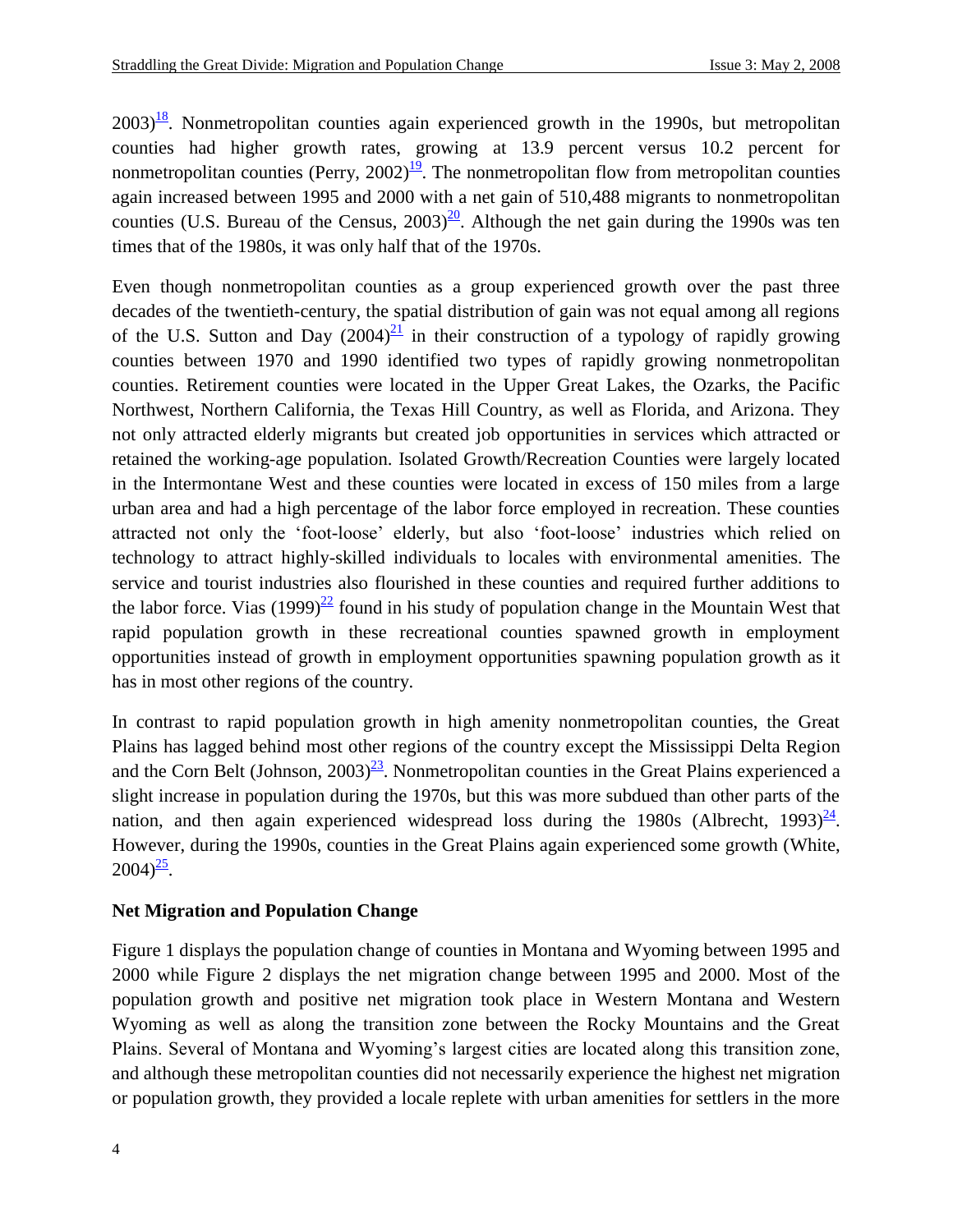remote counties who could easily travel via one of the interstate highways to gain access to urban amenities.

Figure three displays a composite of net migration and population change. Four categories are possible and include positive net migration/positive population change; negative net migration/negative population change; negative net migration/positive population change; and positive net migration/negative population change. Although every county, except one (Albany, WY), that experienced positive net migration also experienced positive population growth, there is a group of counties which experienced negative net migration, but still experienced positive population growth. This means that natural increase, the difference between the number of births and deaths, was positive for these counties. Inmigrants and outmigrants to any particular county are likely to have different characteristics and it may be that inmigrants have higher birth rates and lower death rates than outmigrants resulting in net gain. Positive net migration by definition adds more individuals while negative net migration subtracts individuals. However, the process is more complicated in that selective migration is at work. Migration rates are the highest in the young adult ages and these migrants most likely transfer their child-bearing behavior to the place of destination, thus further depriving the origin from potential growth but adding more to the destination. Migration entails a cost-benefit analysis and it is young adults who will, under classic economic theory, be able to reap the benefits of a move over a longer period of time (Sjaastad,1972) $\frac{26}{5}$ . Migration rates experience another peak between ages 55 and 70. Social security has allowed a foot-loose elderly population to seek out retirement locales that have little to do with economic incentives.

Johnson et. Al.  $(2005)^{27}$  studied age-specific migration rates in the U.S. in recreational and agricultural counties between 1950 and 2000. Both recreational and agricultural counties had high outmigration rates of young adults (15-29) and low levels of inmigration of these individuals suggesting that neither types of these counties appealed to this age group. Both recreational and agricultural counties experienced their highest positive net migration rates of 30- 40 year olds during the 1970s and 1990s, although the rates were substantially higher for recreational than agricultural counties. The rates of inmigration in the 30-40 range and the delay of child-bearing may account for some of this growth. Net migration rates for both agricultural and recreational counties rise around 55-69, but during the 1990s this age group experienced the highest net migration rates.

It is also possible that nonmigrants are fueling the growth of these counties. Several counties in Montana have a high percentage of Native American individuals and these individuals tend to have higher fertility levels than their non-Hispanic white counterparts. Another factor not accounted for in this study is that of immigration. Immigrants who settled in a U.S. county and then subsequently moved to another county between 1995 and 2000 would be recorded in the county to county migrant flows whereas those immigrants who moved directly to a county from a foreign country would not be recorded. Given that Montana and Wyoming are not major gateways for immigrants this effect should be negligible, but social scientists have noted that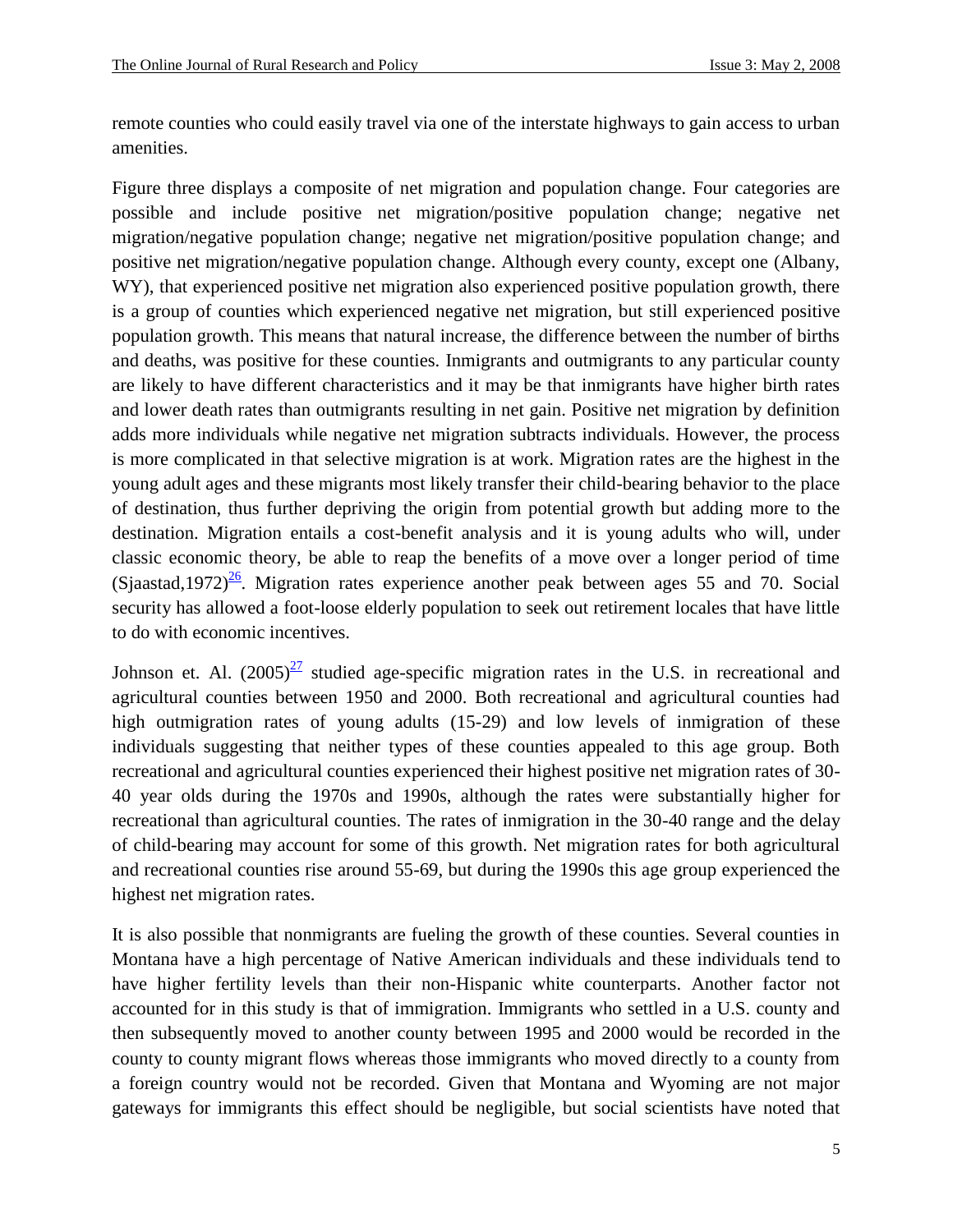during the 1990s that immigrants have dispersed themselves to previously underrepresented states (Bump, Lowell, and Petterson,  $2005)^{28}$ . Given that immigrants tend to be younger than the U.S. population as a whole, and tend to have higher fertility levels, population growth is likely to follow.

The mean net migration rate and growth rate for counties which experienced positive net migration/positive growth was  $+4.3$  percent and  $+6.2$  percent respectively. Negative/negative counties experienced a decline of -8.6 percent net migration and -4.7 percent population decline while negative/positive counties had an average of -4.9 percent net migration and an increase of +3.4 percent in total population.

Albany County, Wyoming is interesting given that it is the lone county which experienced positive net migration, but negative population growth. This could be explained by a large number of students who came to this university county. Low birth rates and a high percentage of students and professionals (who tend to have lower birth rates) may explain this unexpected relationship.

#### **Regression Analysis**

This paper will take a macro approach to examining the relationship between net migration and aggregate variables associated with the counties. It is important that the reader understands that the model does not predict what an individual migrant will respond to. In order to draw those conclusions actual survey data on migrant behavior is needed. Von Reichert  $(2001)^{\frac{29}{2}}$  did this with migrants to Montana and this study will be briefly discussed in the conclusion.

Implicit within this discussion is Lee's  $(1966)^{\frac{30}{}}$  theory of migration in which origins and destinations are associated with both positive and negative factors. Pull factors are associated with the destination and attract migrants to a destination. These factors include economic and educational opportunities as well as climatic reasons. Push factors are associated with the origin and act to expel individuals and may include high unemployment rates and low per capita incomes. The migrant undergoes a cost-benefit analysis and then decides on whether to relocate or to remain. Due to the numerous combination of counties that contribute to the inmigrant flow to each of the counties in the study, it not feasible to examine characteristics of the origin counties. Therefore, only characteristics related to the 79 destination counties are examined.

Regression analysis is undertaken to determine the variables which likely explain net migration to the counties of Montana and Wyoming between 1995 and 2000. All migration data were taken from the county to county migration flows published by the U.S. Bureau of the Census and the independent variables were taken from the Summary Tape Files 1 and 3 published by the U.S. Bureau of the Census. Net migration is the difference between the number of inmigrants and outmigrants to each of the 56 counties of Montana and 23 counties of Wyoming. Net migration is divided by the total county population to render a percentage net migration for the study period. This will be the dependent variable or the variable in which an explanation will be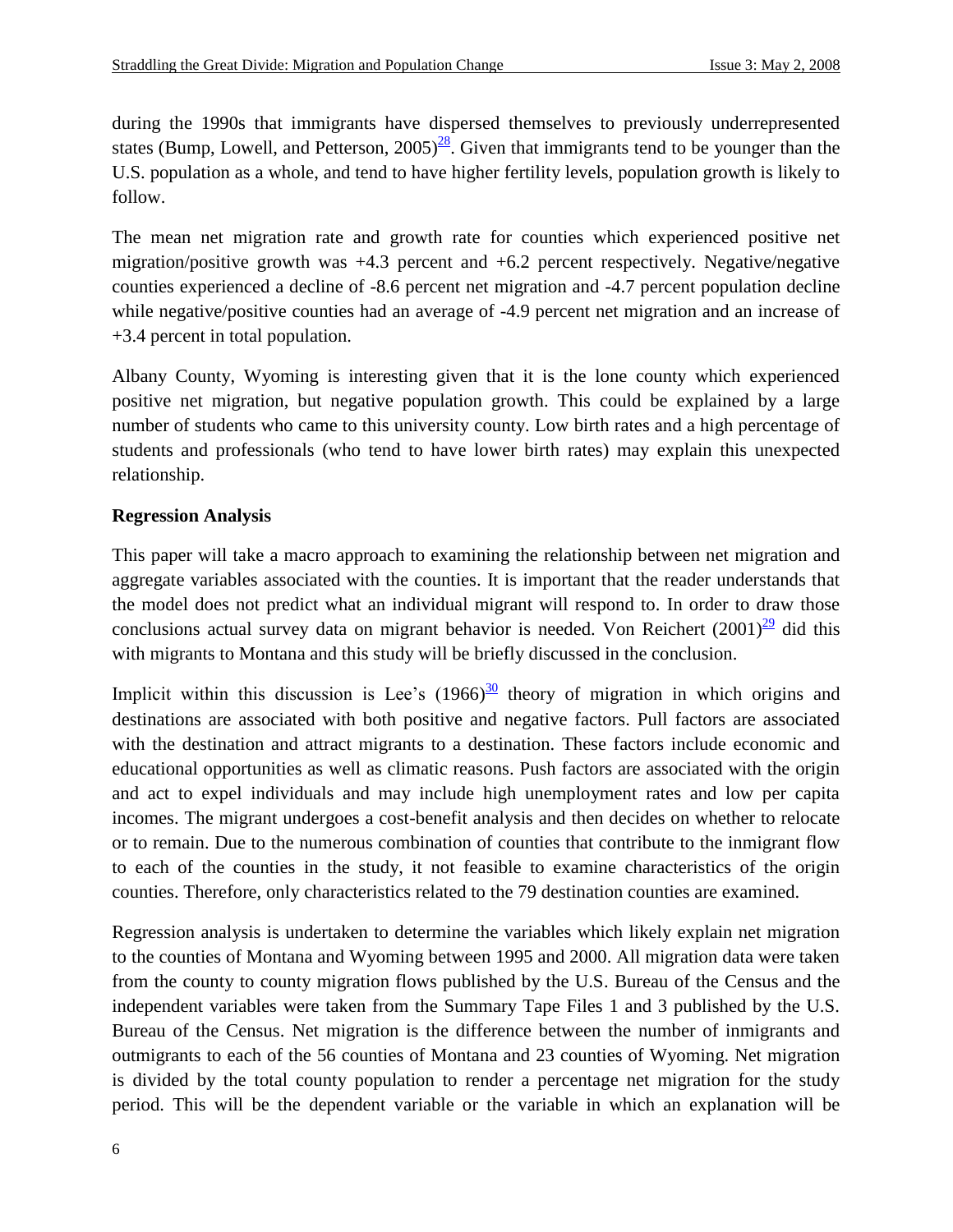sought. Independent variables include the percentage of labor force engaged in agriculture, per capita income, unemployment rate, total county population, median age, and two dummy variables rural-urban and New West. The regression equation takes the form:

#### **Nmig= A+I+U+P+R+W+e**

Following is further explanation of these variables and a rationale for the inclusion of these variables in the regression equation.

Percentage Labor Force in Agriculture: It is well known that agriculture has ceased to be an important segment of the American labor force for most of the twentieth century. However, given the reliance on this sector of the economy for many counties in the Great Plains and Rocky Mountains, it is included in the model. It is predicted that an inverse relationship will exist between the percentage of labor force employed in agriculture and net migration signifying that counties with a high percentage of agricultural labor force would be likely to lose more migrants than they would gain.

Total Population: Although net migration has been largely controlled by dividing by total population it is still predicted that larger counties will draw more individuals. Total county population is largely an effect of city size and not the result of densely populated rural areas. Potential migrants are more likely to know about those counties with larger urban areas and should be attracted to counties which provide a diversified economic base. These counties should also more effectively be able to retain potential outmigrants.

Per Capita Income: Drawing from economic theories of migration, it is predicted that net migration will be positively associated with higher per capita incomes, which usually indicates a more developed labor sector and not only attracts migrants, but most likely retains potential outmigrants.

Age: As discussed by Johnson et. Al.  $(2005)^{31}$ , individuals over age 30 had the highest net migration rates to nonmetropolitan counties over the past three decades. It is uncertain if this variable will be positively or negatively associated with net migration given that aging in place has occurred in many counties while rapid immigration of retired elderly has occurred in some counties.

Rural-Urban Continuum: This variable makes use of Economic Research Service (2004)<sup>32</sup> ruralurban continuum codes for counties in the U.S. which provides nine categories for U.S. counties by metropolitan and nonmetropolitan status. It would not be appropriate to use percentage of a county that was rural as a determinant of migration attractiveness, given that it is often the location of a county with respect to other counties which determine migration behavior. Many of the largest metropolitan counties experienced negative net migration as early as the 1950s with the expansion of suburbs while metropolitan counties with smaller central cities experienced increased inmigration. It was also noted that nonmetropolitan counties adjacent to a metropolitan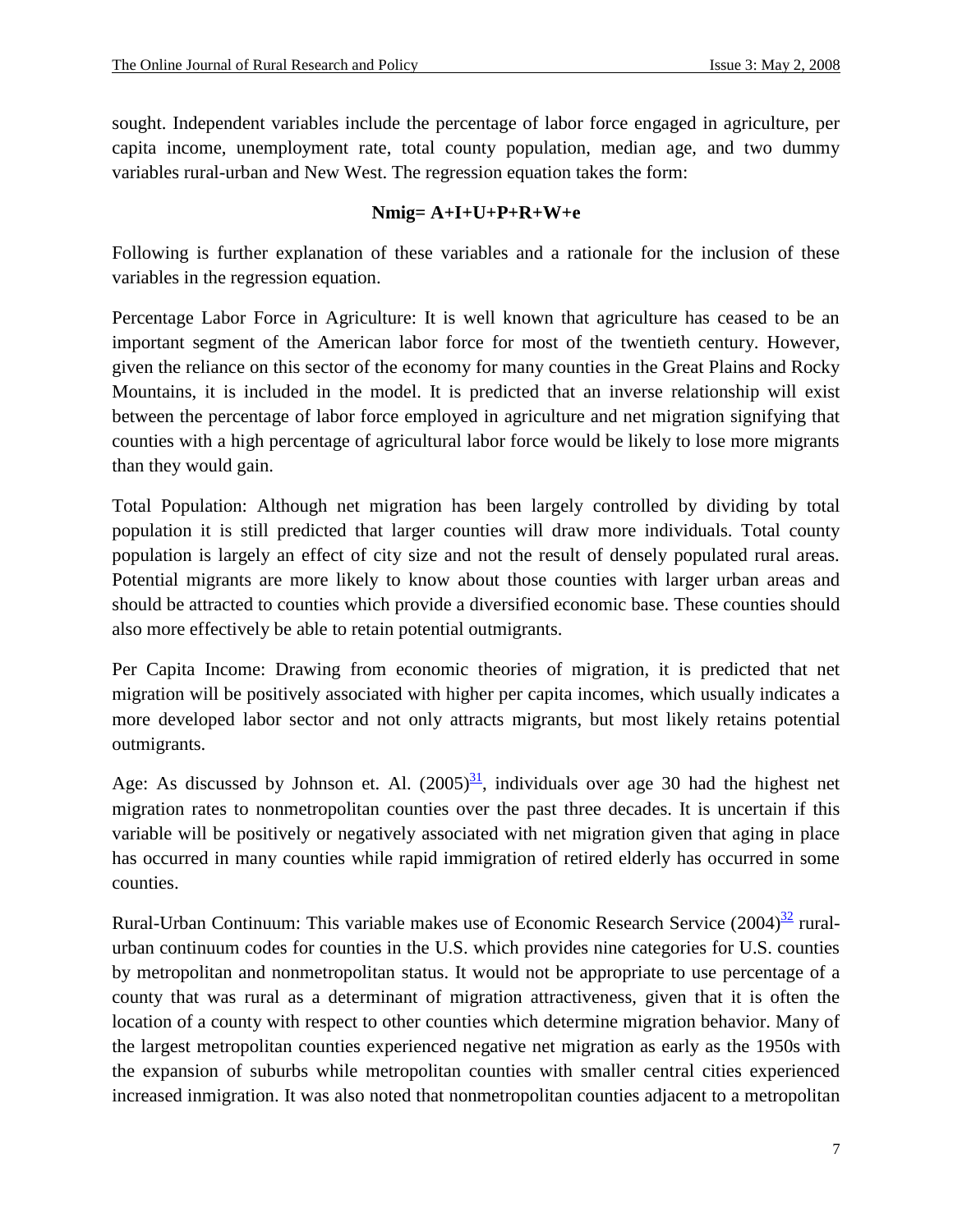county grew faster than nonmetropolitan counties in remote areas. Therefore a dummy variable is used instead of a percentage variable. It is predicted that counties adjacent to a metropolitan county would experience a positive relationship with net migration regardless of whether they are rural or urban. Counties classified under the ERS categorization as adjacent, nonmetropolitan 20,000-49,999 (4); adjacent, nonmetropolitan 2,500-19,999 (6); and adjacent rural (8) were coded as 1. Metropolitan counties (3) and non-adjacent nonmetropolitan (5 and 7) and rural nonadjacent counties were categorized as 0. Types 1 and 2, large metropolitan areas of a central city of 1,000,000 or 500,000, respectively under the ERS classification do not exist in Montana or Wyoming.

New West: Shumway and Otterstrom  $(2001)^{33}$  categorized counties in the Western U.S. according to the type of economic structure. New West counties have a large-service component in contrast to the Old West counties which rely heavily on extractive industries (agriculture, forestry, and mining). There were eight counties in Montana and six counties in Wyoming categorized as New West and these counties assumed the dummy variable 1 while all other counties were recorded as 0. It is predicted that net migration will be positively related with this variable given the preference for environmental amenities in migration.

Unemployment: It is predicted that net migration will be negatively associated with unemployment. Counties with high unemployment should prove unattractive to potential inmigrants and should provide incentive for outmigration from the county.

Step-wise regression was implemented. In this type of regression the variable with the most explanatory power is entered first, and subsequently other variables are entered until no more explanatory power can be provided. Given that several of the independent variables are correlated among themselves, step-wise regression allows variables to be removed if other variables provide better explanatory power. Variables will be considered highly significant at the 0.01 level, significant at the 0.05 level and marginally significant at the 0.1 level.

Several of the independent variables underwent log and square root transformations in order to allow a normal distribution of the variables. Agriculture and unemployment underwent square root transformations while total population underwent a log transformation. See Table 1 for regression results.

Income is significant at the 0.01 level and it appears that the most important determinant of net migration in the study region is the traditional economic motive. This variable alone accounts for 21.3 percent of the variance in net migration rates between 1995 and 2000. It is also important to note that counties with high net inmigration rates between 1995 and 2000 probably have had high rates for several decades. Scholars have begun to note that net migration shifts often are accompanied by shifts in income allowing a select group of counties to become wealthier over time whereas less attractive counties lose in the income transfer (Manson and Groop,  $1996)^{\frac{34}{2}}$ . Counties benefiting from this transference include recreational/retirement counties which attract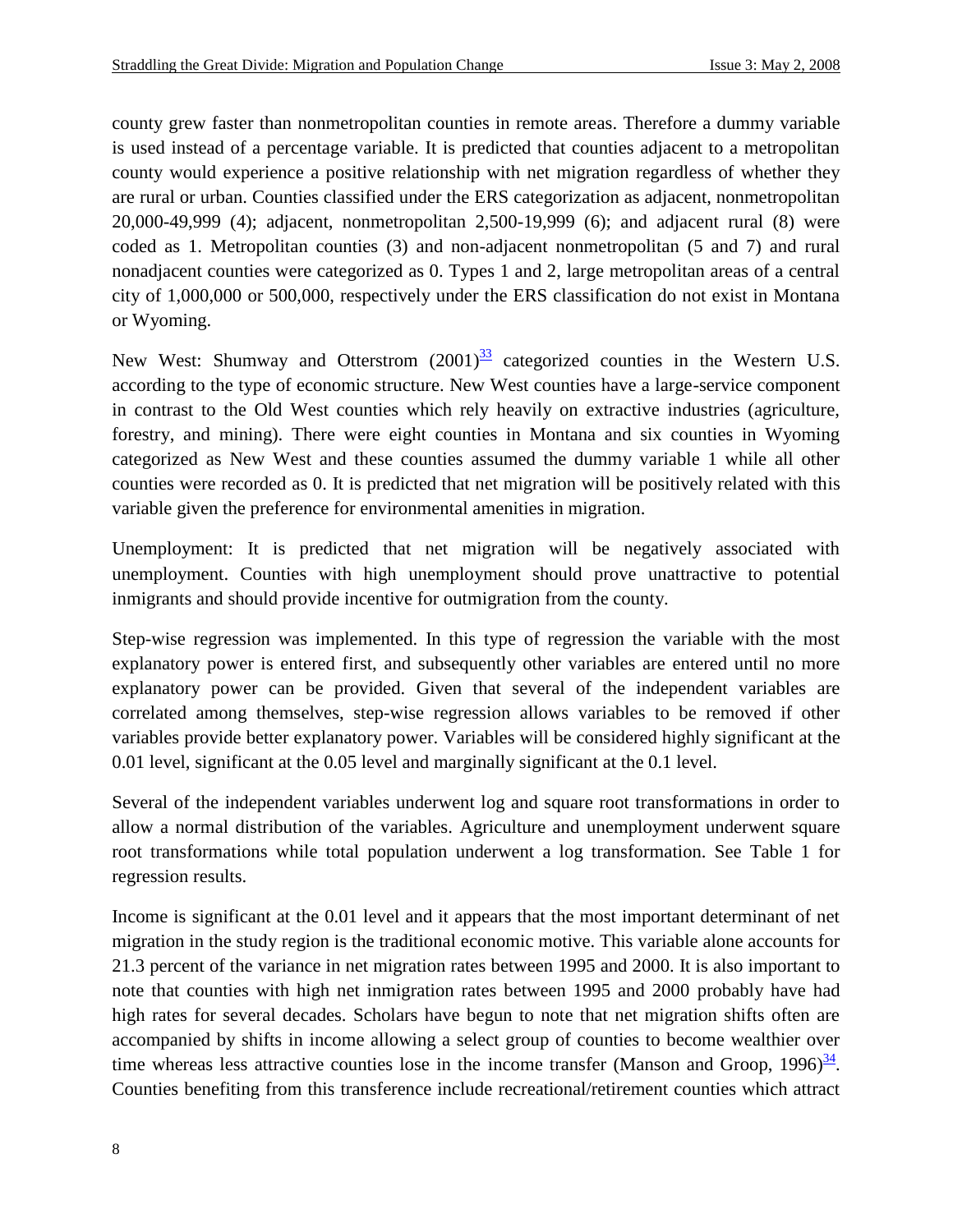wealthy retirees as well as professionals who can afford to live in counties with environmental amenities. These individuals also require a cadre of service personnel which further bolsters the local economy. Although service occupations may not pay much, they often pay better than employment in the primary sector of the economy, which in the Great Plains/Rocky Mountain States focuses on agriculture and mining.

Surprisingly, unemployment is positively associated with net migration suggesting that migrants between 1995 and 2000 were more attracted to counties with higher unemployment. Although this seems counterintuitive to rationale decision making, this often occurs in developing countries where unemployment in rural areas is not well documented (Todaro, 1969) $\frac{35}{25}$ . Of course, developed countries such as the U.S., have adequate statistics concerning unemployment, but it is likely that the least attractive counties (agricultural) had already shed much of their labor force and thus unemployment levels were already low.

Rural-urban continuum was also significant at the 0.05 level and shows that counties regardless of their urban structure attract migrants close to metropolitan areas. These counties provide the best of both worlds. Cultural amenities related to metropolitan areas are within easy driving distance while environmental amenities can also be enjoyed.

New West was significant at the 0.05 level and shows that these counties continued to attract migrants during the 1995 to 2000 period. However, these counties can not be divorced from the economic surroundings. Booth  $(1999)^{\frac{36}{5}}$  noted that in the Mountain West it is not only environmental amenities that attract migrants but also proximity to a metropolitan area. However, Carruthers and Vias  $(2005)^{37}$  found that much of the growth in counties between 1982 and 1997 took place in true rural areas and showed that distance from the metropolitan county is not the only factor responsible for the growth of nonmetropolitan counties.

Age was significant at the 0.05 level signifying that counties that experienced higher positive net migration rates had higher median ages. Given that retirement migration, as well as the migration of workers at the peak of their careers, has been an important component of population growth in the Rocky Mountain States, these results are not surprising.

The relationship between the percentage of the labor force engaged in agriculture and net migration was negative, but insignificant. This is not surprising in that much of the excess rural population would have been expelled from rural counties well before the 1990s. Total population was positively related to net migration exchanges but also insignificant most likely a result of the desire for migrants to reside in low density, amenity rich counties.

### **Conclusion**

Much of the variance in net migration rates has been left unexplained by the predictor variables in the regression equation suggesting that additional variables could have been added to the model. Von Reichert  $(2001)$ <sup>38</sup> in her study of return and first-time migrants to Montana found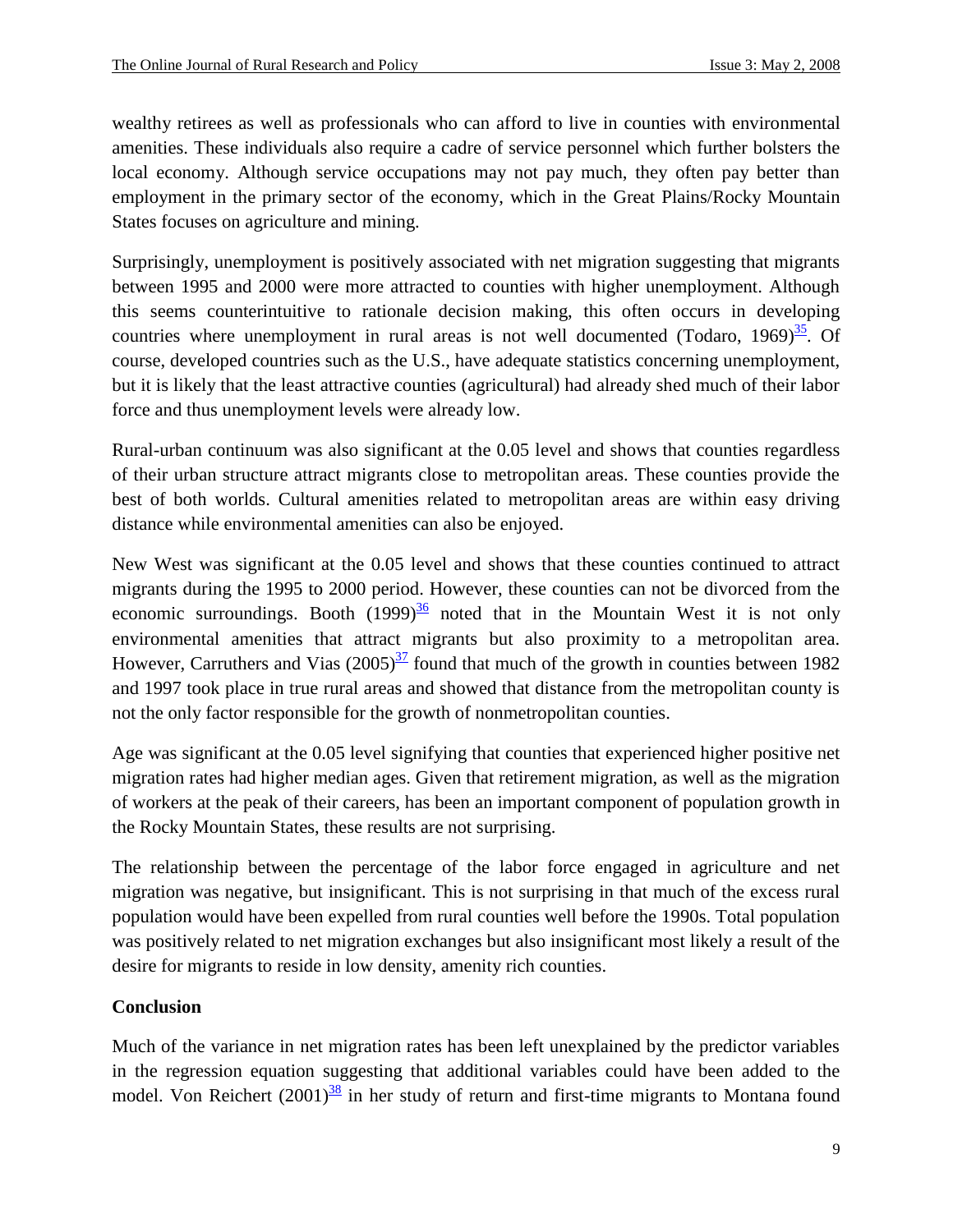that the most important reason for return migrants to Montana was family whereas first-time migrants were more attracted to employment opportunities. Although family attachments may account for some of the variation in net migration rates in the study area, much of the migration exchanges in this study did not occur across interstate lines but across county lines and may not be an effective way to gauge net migration. Another problem is that categorical variables such as New West and Rural-urban may not capture as much variance in the dependent variable as continuous variables such as distance from closest metropolitan area or percentage of labor force employed in recreational opportunities.

Decades of outmigration of young adults from the Great Plains counties has left a residual of individuals in the elderly ages. However, during the 1980s and 1990s, this deficit of working-age individuals led to an inmigration of younger working-age adults to nonmetropolitan counties in Kansas, Nebraska, and Iowa. Many of these individuals were Asian and Latin American immigrants who located to counties with meat-processing industries (Martin, Taylor, and Fix,  $1996)$ <sup>39</sup> or other manufacturing opportunities.

Johnson  $(2006)^{\underline{40}}$  examined the 2000-2004 net migration data for counties and found that a decline in net migration transfer to nonmetropolitan counties had once again occurred. Whether this decline will continue over the next several decades is questionable. The baby boom population has just begun to enter the retirement years and if they follow the trajectories of previous retirees, nonmetropolitan areas could again experience rapid growth. In contrast, the aging in place of elderly in some counties along with the decades long expulsive of young adults, and consequent low birth rates in these counties may spawn increased flow into previously unattractive counties making predictions concerning migration behavior difficult. Whereas economic differentials between two locales can narrow with migration and thus stall the migration process (Borts and Stein,  $1964 \frac{41}{12}$ , this is not the case with environmental amenities which can continue to attract migrants. However, if individuals are in search of pristine areas, further inmigration often destroys the ambience and may lead to outmigration as a result of congestion and pollution.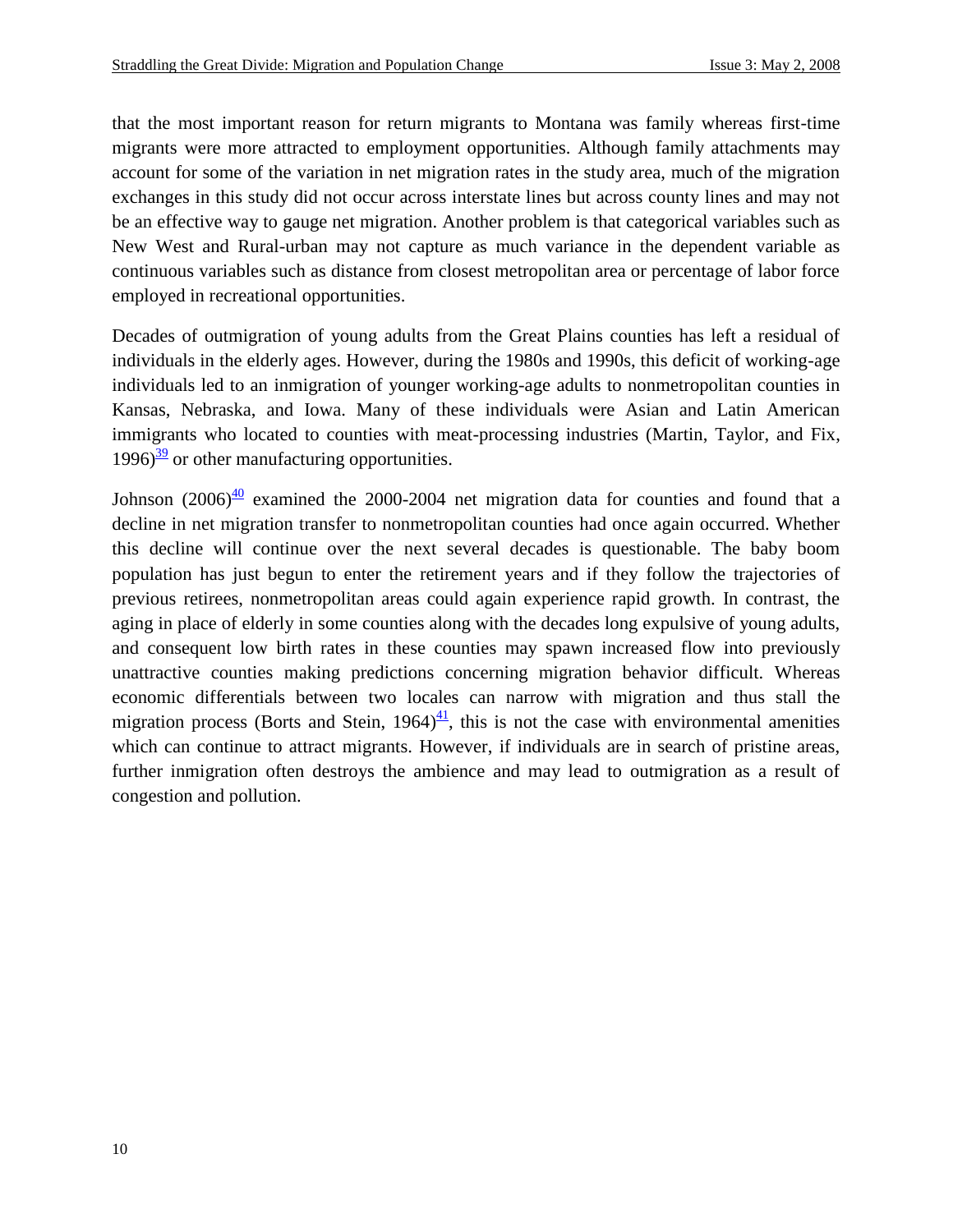**End Notes**: Evelyn D. Ravuri, "Straddling the Great Divide: Migration and Population Change in the Great Plains and Rocky Mountains," *[Online Journal of Rural Research & Policy](http://www.ojrrp.org/)* (2008.3).

- 1. Archer, J. C. and R. E. Lonsdale. 2003. "Geography of Population Change and Redistribution within the Post-Frontier Great Plains". Great Plains Research 13: 43-61. [back]
- 2. Rathge, R. W. 2005. "The Changing Population Profile of the Great Plains". The Great Plains Sociologist 82-99. [back]
- 3. Hudson, J. C. 2003. "The Big Empty". Historical Geography 31:61-68. [back]
- 4. White, K. 2004. "Temporal and Spatial Variation in 20th century U.S. Great Plains Population Change". CDE Working Paper No. 2004-12. Madison, WI: Center for Demography and Ecology. [back]
- 5. Shumway, J. M. and J. Davis.1996. "Nonmetropolitan Population Change in the Mountain West: 1970- 1995". Rural Sociology 61: 513-529. [back]
- 6. Shumway, J. M. and S. M. Otterstrom. 2001. "Spatial Patterns of Migration and Income Change in the Mountain West: The Dominance of Service-Based, Amenity-Rich Counties". Professional Geographer 53:494-502. [back]
- 7. Ullman, E. 1954. "Amenities as a Factor in Regional Growth". Geographical Review 119-132. [back]
- 8. Sutton, P. D. and F. A. Day. 2004. "Types of Rapidly Growing Counties of the U.S., 1970-1990". The Social Science Journal 41:251-265. [back]
- 9. Manson, G. A. and R. E. Groop. 2000. "U.S. Intercounty Migration in the 1990s: People and Income Move Down the Urban Hierarchy". Professional Geographer 52: 493-504. [back]
- 10. U.S. Bureau of the Census. 2001. Summary Data Files 1 and 3 for Montana and Wyoming. [back]
- 11. Rossum, S. and S. Lavin. 2000. "Where Are the Great Plains? A Cartographic Analysis". Professional Geographer 52:543-552. [back]
- 12. Beale, C. L. 1990. A Taste of the Country: A Collection of Calvin Beale's Writings, ed. P.A. Morrison. University Park, PA: Pennsylvania State University Press. [back]
- 13. U.S. Bureau of the Census. 2003. Migration and Geographic Mobility in Metropolitan and Nonmetropolitan America: 1995 to 2000. Special Reports. Washington, DC. [back]
- 14. Frey, W. H. 1990. "Metropolitan America: Beyond the Transition". Population Bulletin Washington, DC: Population Reference Bureau. [back]
- 15. Fuguitt, G. V. and C. L. Beale. 1996. "Recent Trends in Metropolitan-Nonmetropolitan Migration: Toward a New Turnaround?" Growth and Change 27: 156-174. [back]
- 16. Johnson, K. M. 2003. "Unpredictable Directions of Rural Population Growth and Migration". . In Challenges for Rural America in the Twenty-first Century, ed. D.L. Brown and L.E. Swanson, 19-31. University Park, PA: The Pennsylvania State University Press. [back]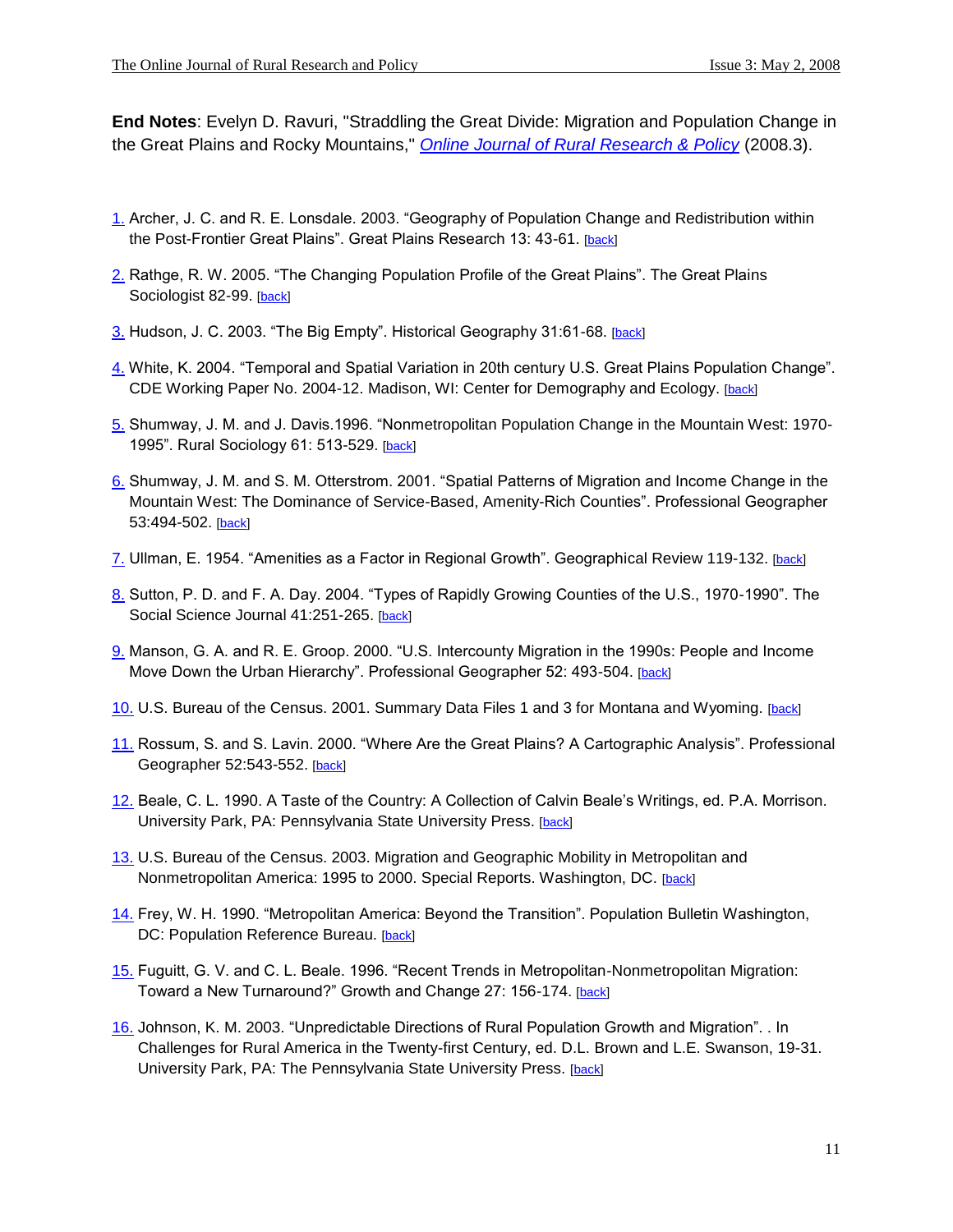- 17. U.S. Bureau of the Census. 2003. Migration and Geographic Mobility in Metropolitan and Nonmetropolitan America: 1995 to 2000. Special Reports. Washington, DC. [back]
- 18. Falk, W. W. and L. M. Labao. 2003. "Who Benefits from Economic Restructuring? Lessons from the Past, Challenges for the Future". In Challeges for Rural America in the Twenty-first Century, ed. D.L. Brown and L.E. Swanson, 152-165. University Park, PA: The Pennsylvania State University Press. [back]
- 19. Perry, M. 2002. "Population Growth in the 1990s: Patterns Within the United States". Population Research and Policy Review 21: 55-71. [back]
- 20. U.S. Bureau of the Census. 2003. Migration and Geographic Mobility in Metropolitan and Nonmetropolitan America: 1995 to 2000. Special Reports. Washington, DC. [back]
- 21. Sutton, P. D. and F. A. Day. 2004. "Types of Rapidly Growing Counties of the U.S., 1970-1990". The Social Science Journal 41:251-265. [back]
- 22. Vias, A. 1999. "Jobs Follow People in the Rural Rocky Mountain West". Rural Development Perspectives 14: 14-23. [back]
- 23. Johnson, K. M. 2003. "Unpredictable Directions of Rural Population Growth and Migration". . In Challenges for Rural America in the Twenty-first Century, ed. D.L. Brown and L.E. Swanson, 19-31. University Park, PA: The Pennsylvania State University Press. [back]
- 24. Albrecht, D. E. 1993. "The Renewal of Population Loss in the Nonmetropolitan Great Plains". Rural Sociology 58: 233-246. [back]
- 25. White, K. 2004. "Temporal and Spatial Variation in 20th century U.S. Great Plains Population Change". CDE Working Paper No. 2004-12. Madison, WI: Center for Demography and Ecology. [back]
- 26. Sjasstad, L. 1972. "The Costs and Returns of Human Migration". Journal of Political Economy 70: 80- 93. [back]
- 27. Johnson, K. M., P. R. Voss, R. B. Hammer, G. V. Fuguitt, and S. McNiven. 2005. "Temporal and Spatial Variation in Age-Specific Net Migration in the United States". Demography, 42: 791-812. [back]
- 28. Bump, M. N.; B.L. Lowell, and S. Petterson. 2005. The Growth and Population Characteristics of Immigrants and Minorities in America's New Settlement States. In Beyond the Gateway: Immigrants in a Changing America, ed. E. Godziak and S. Forbes Martin, 19-53. Lanham, MD: Lexington Books. [back]
- 29. Von Reichert, C. 2001. "Returning and New Montana Migrants: Socio-Economic and Motivational Differences". Growth and Change 32: 447-465. [back]
- 30. Lee, E. S. 1966. "A Theory of Migration". Demography 3: 47-57. [back]
- 31. Johnson, K. M., P. R. Voss, R. B. Hammer, G. V. Fuguitt, and S. McNiven. 2005. "Temporal and Spatial Variation in Age-Specific Net Migration in the United States". Demography, 42: 791-812. [back]
- 32. Economic Research Service. 2004. Measuring Rurality: Rural-Urban Continuum Codes. <http://www.ers.usda.gov/briefing/Rurality/RuralUrbCon/> [back]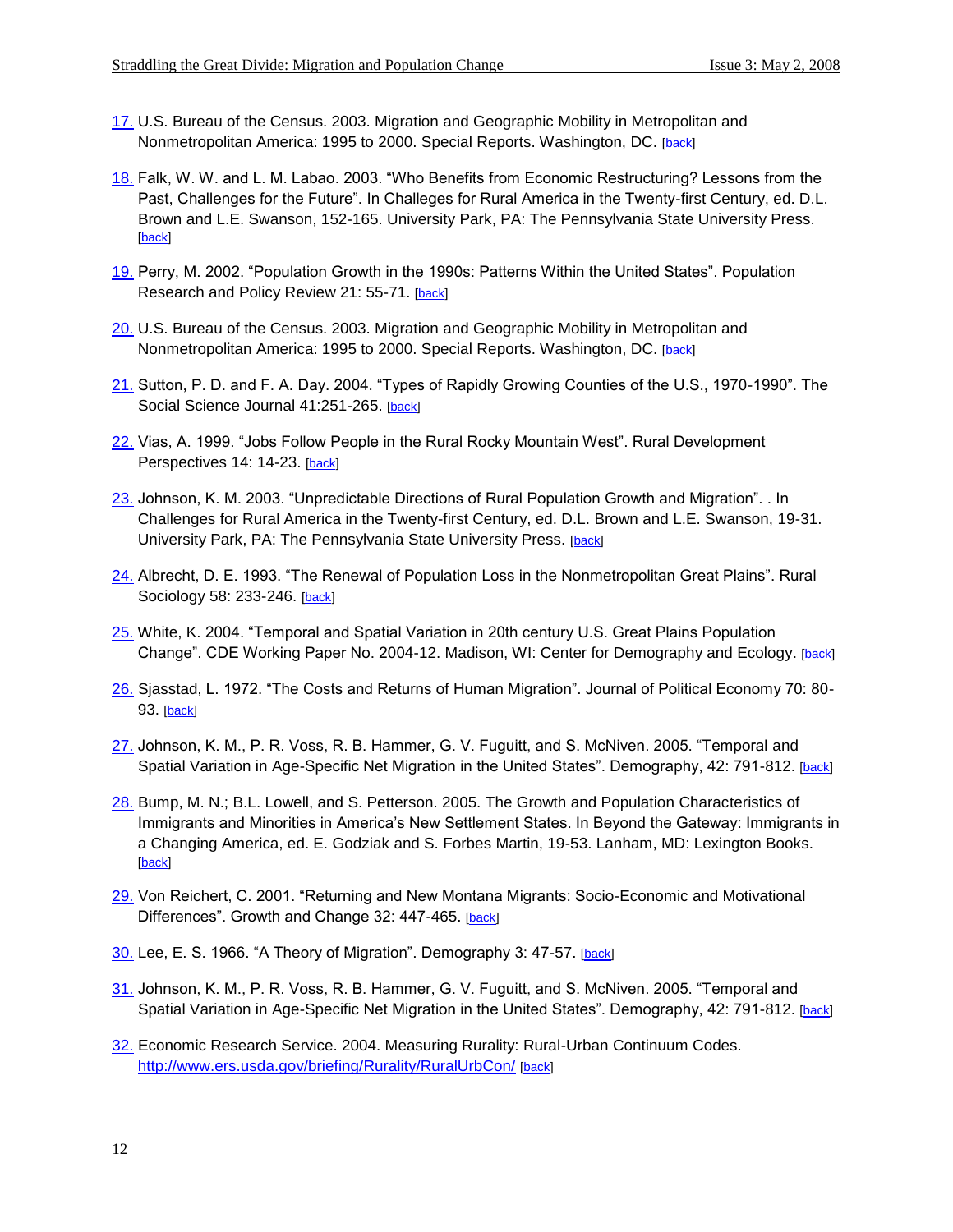- 33. Shumway, J. M. and S. M. Otterstrom. 2001. "Spatial Patterns of Migration and Income Change in the Mountain West: The Dominance of Service-Based, Amenity-Rich Counties". Professional Geographer 53:494-502. [back]
- 34. Manson, G. A. and R. E. Groop. 2000. "U.S. Intercounty Migration in the 1990s: People and Income Move Down the Urban Hierarchy". Professional Geographer 52: 493-504. [back]
- 35. Todaro, M. P. 1969. "A Model of Labor Migration and Urban Unemployment in Less Developed Countries". American Economic Review 59:138-148. [back]
- 36. Booth, D. E. 1999. "Spatial Patterns in the Economic Development of the Mountain West". Growth and Change 30: 385-405. [back]
- 37. Carruthers, J. I. and A. C. Vias. 2005. "Urban, Suburban, and Exurban Sprawl in the Rocky Mountain West: Evidence from Regional Adjustment Models". Journal of Regional Science 45: 21-48. [back]
- 38. Von Reichert, C. 2001. "Returning and New Montana Migrants: Socio-Economic and Motivational Differences". Growth and Change 32: 447-465. [back]
- 39. Martin, P., E. Taylor, and M. Fix. 1996. Immigration and the Changing Face of Rural America: Focus on the Midwestern States. East Lansing, MI: Julian Samora Research Institute. [back]
- 40. Johnson, K. M. 2006. Recent Nonmetropolitan Demographic Trends in the United States. <http://www.uc.edu/depts/sociology/johnson/p99webn.html/> Accessed 8/5/2007. [Editor's Note: This link was not functioning at publishing. Efforts are underway to establish location of material.] [back]
- 41. Borts, G.H. and J.L. Stein. 1964. Economic Growth in a Free Market. New York: Columbia University Press. [back]